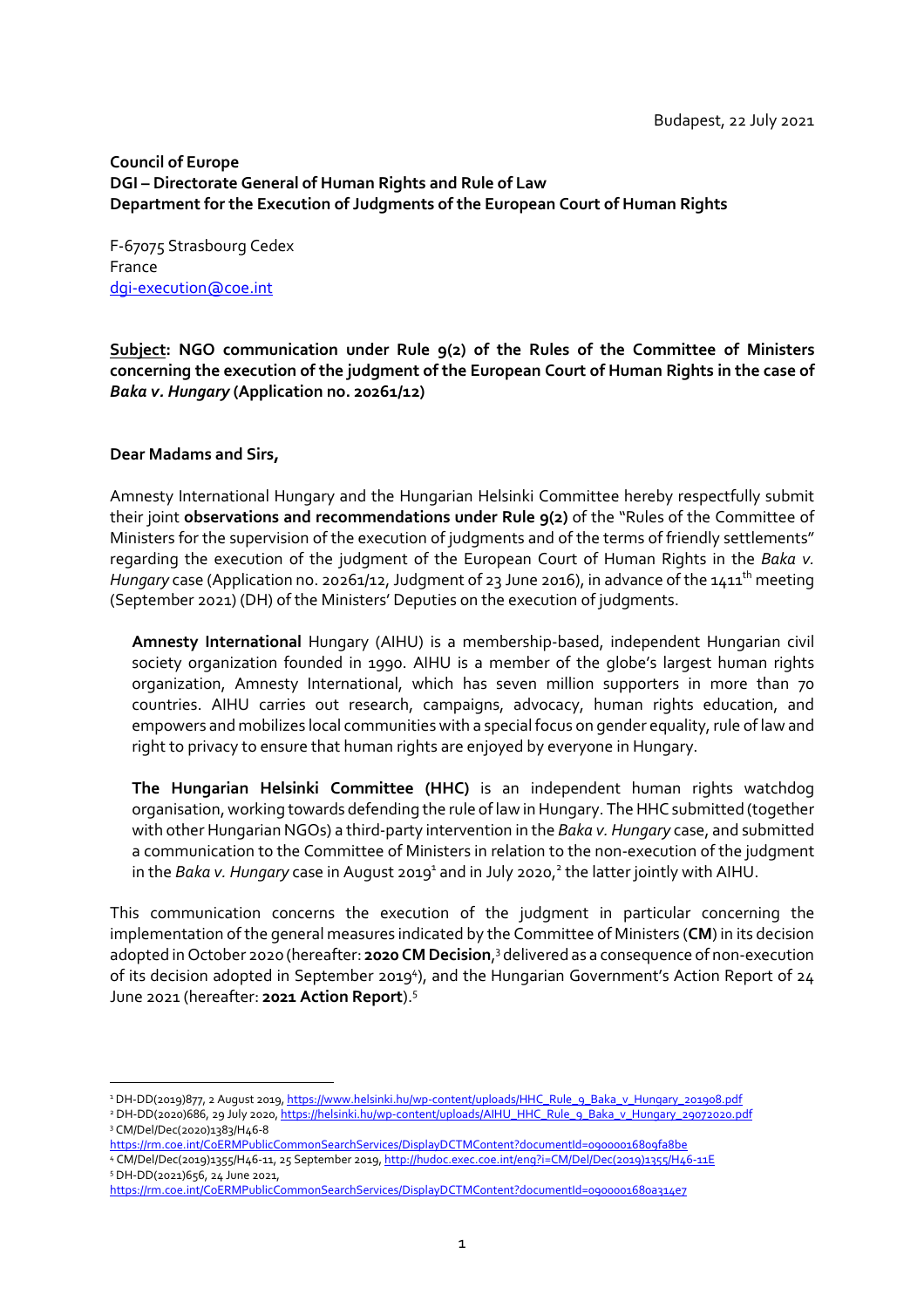### **1. THE CURRENT SCOPE OF SUPERVISION**

### **1.1. THE MERIT OF THE CASE**

The case of *Baka v. Hungary* concerned the **undue and premature termination of the applicant's mandate as President of the former Hungarian Supreme Court** through legislative acts of constitutional rank and therefore beyond judicial control, **prompted by views and criticisms he expressed on reforms affecting the judiciary and exerting a "chilling effect"** also on other judges and court presidents, **in violation of Articles 6 and 10** of the European Convention on Human Rights.

#### **1.2. THE 2020 CM DECISION**

In its decision delivered in October 2020, the Committee of Ministers urged several general measures to be taken:

(1) with respect to the established violation of Article 6 of the Convention the CM noted with concern "the continuing absence of safeguards in connection with *ad hominem* constitutional-level measures terminating a judicial mandate" and Parliament's competence "to **impeach the President of the Kúria without judicial review**" [section 3. of the CM Decision] and urged the authorities to submit information on **"further measures adopted or planned with a view to guaranteeing that judicial mandates will not be terminated by ad hominem constitutional-level measures devoid of effective and adequate safeguards against abuse**" [section 4. of the CM Decision].

(2) with respect to the established violation of Article 10 of the Convention the CM encouraged the authorities to **evaluate the domestic legislation on the status of judges and the administration of courts** and invited them to *"present the conclusions of their evaluation, including of the guarantees and safeguards protecting judges from undue interferences"* [section 6. of the CM Decision].

#### **1.3. OVERALL ASSESSMENT OF THE STATUS OF EXECUTION**

**The Hungarian authorities not only failed to take any measures at all to implement the judgment, but further deepened the chilling effect on the freedom of expression of judges and continued to undermine the independence of the judiciary in general.** The purpose of this communication is to outline the most important steps taken by the Hungarian executive and legislative authorities to uphold the chilling effect of the underlying *Baka case*.

- The Hungarian authorities have **failed to introduce safeguards against** *ad hominem* **legislation aimed at terminating a judicial mandate** and take measures to amend the legislation in order to ensure that the impeachment of the President of the Kúria is subject to effective oversight by an independent judicial body.
- The Hungarian authorities have **failed to take measures to guarantee that judicial mandates will not be terminated without effective safeguards against abuse**.
- The Hungarian authorities have **failed to take any measures to counter the "chilling effect"** of the violation of Article 10 of the Convention in the underlying *Baka v. Hungary* case, and have **failed to adopt any guarantees to avoid any retaliation against judges publicly voicing criticism** in relation to the independence of the judiciary in Hungary.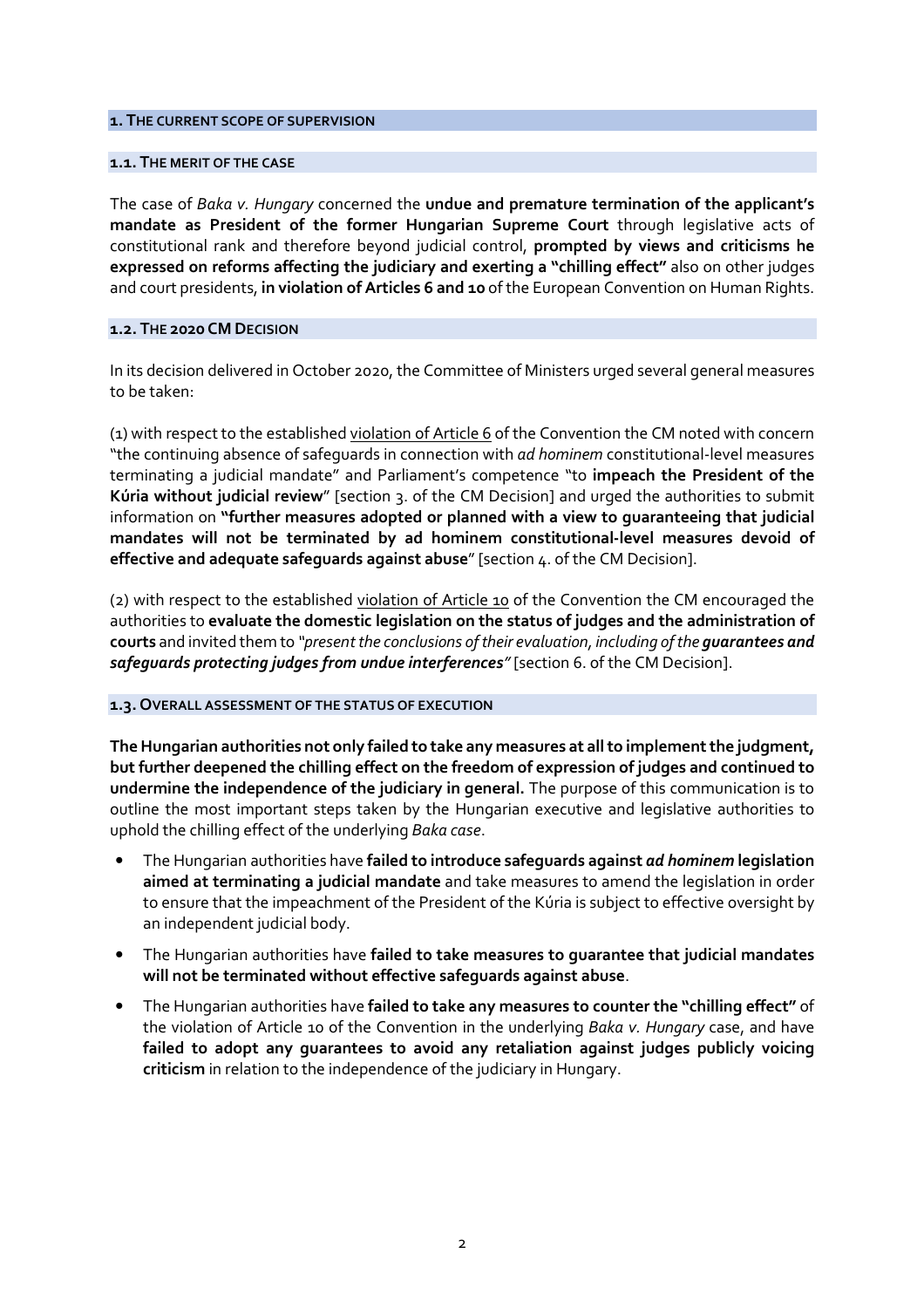#### **2. EVALUATION OF THE 2021 ACTION REPORT OF THE GOVERNMENT**

The 2021 Action Report of the government clearly demonstrates that **no action has been taken** by the Hungarian authorities to implement the judgment since the 2020 CM decision. Instead of implementing the measures required by the 2020 CM Decision, the government:

(1) **argues against the necessity of any measures** with respect to the violation of Article 6, going upfront against the judgment itself [see below under section 2.1.];

(2) **seeks to avoid taking measures** with respect to the violation of Article 10 by **denying the existence of the climate of threat and self-censorship** created and consciously upheld since the removal of Justice Baka by referring to a survey conducted in 2019 with contestable relevance and questionable results, which shows an unrealistic and overly optimistic picture of the independence of judges in Hungary [see below under section 2.2.].

### **2.1. NON-IMPLEMENTATION OF THE GENERAL MEASURES REQUIRED WITH RESPECT TO THE BREACH OF ARTICLE 6**

Although the Committee of Ministers raised concerns regarding the possibility to remove the President of the Kúria without judicial review, no legislation has been passed to make amends to such concern. The lack of any judicial review may pave the way to abuse of power and removing the President of the Kúria based on groundless claims, or for political reasons.

Furthermore, the legislation<sup>6</sup> fails to guarantee that judges who are unlawfully dismissed are to be **reinstated into their previous judicial leading administrative position** if the court orders their reinstatement as judges.<sup>7</sup>

## **2.2. NON-IMPLEMENTATION OF THE GENERAL MEASURES REQUIRED WITH RESPECT TO THE BREACH OF ARTICLE 10**

As reflected by section 6 of the CM Decision, at the 1383<sup>rd</sup> CM-DH meeting, the Hungarian **government undertook** *"to evaluate the domestic legislation on the status of judges and the administration of courts,"* and the CM invited the government to *"present the conclusions of their evaluation, including of the guarantees and safeguards protecting judges from undue interferences."*

**The aim of the measure requested was clearly to get a thorough** *de iure* **analysis of the Hungarian legislation identifying provisions capable of exerting a negative influence on judges** *"pre-emptively dissuading them from exercising their rights or fulfilling their professional obligations for fear of being subject to formal state proceedings, which could lead to sanctions or informal consequences such as threats, attacks or smear campaigns."<sup>8</sup>*

However, instead of carrying out the task it had committed to undertake, in its 2021 Action Report, the government simply referred back to a survey (already presented at the 1383<sup>rd</sup> CM-DH meeting) on the perception of judges of the threats to their independence and integrity.<sup>9</sup> Besides the fact that this survey has already proved to be insufficient for the execution of the judgment in 2020, its results can be contested for a number of reasons.

<sup>6</sup>Mainly the Act CLXII of 2011 on the Legal Status and Remuneration of Judges (hereafter: LSRA) and the Act CLXI of 2011 on the Organisation and Administration of Courts (hereafter: OAC)

<sup>&</sup>lt;sup>7</sup> In more detail, see: DH-DD(2020)686, 29 July 2020, <u>https://helsinki.hu/wp-</u>

content/uploads/AIHU\_HHC\_Rule\_9\_Baka\_v\_Hungary\_29072020.pdf, section 1.2. on pp. 5–6.

 $^8$  Laurent Pech, 'The Concept of Chilling Effect, Its Untapped Potential to Better Protect Democracy, the Rule of Law and Fundamental Rights *in the EU'* (2021) p. 4., see: https://www.opensocietyfoundations.org/publications/the-concept-of-chilling-effect

<sup>9</sup> See Annex II. of the Action Report.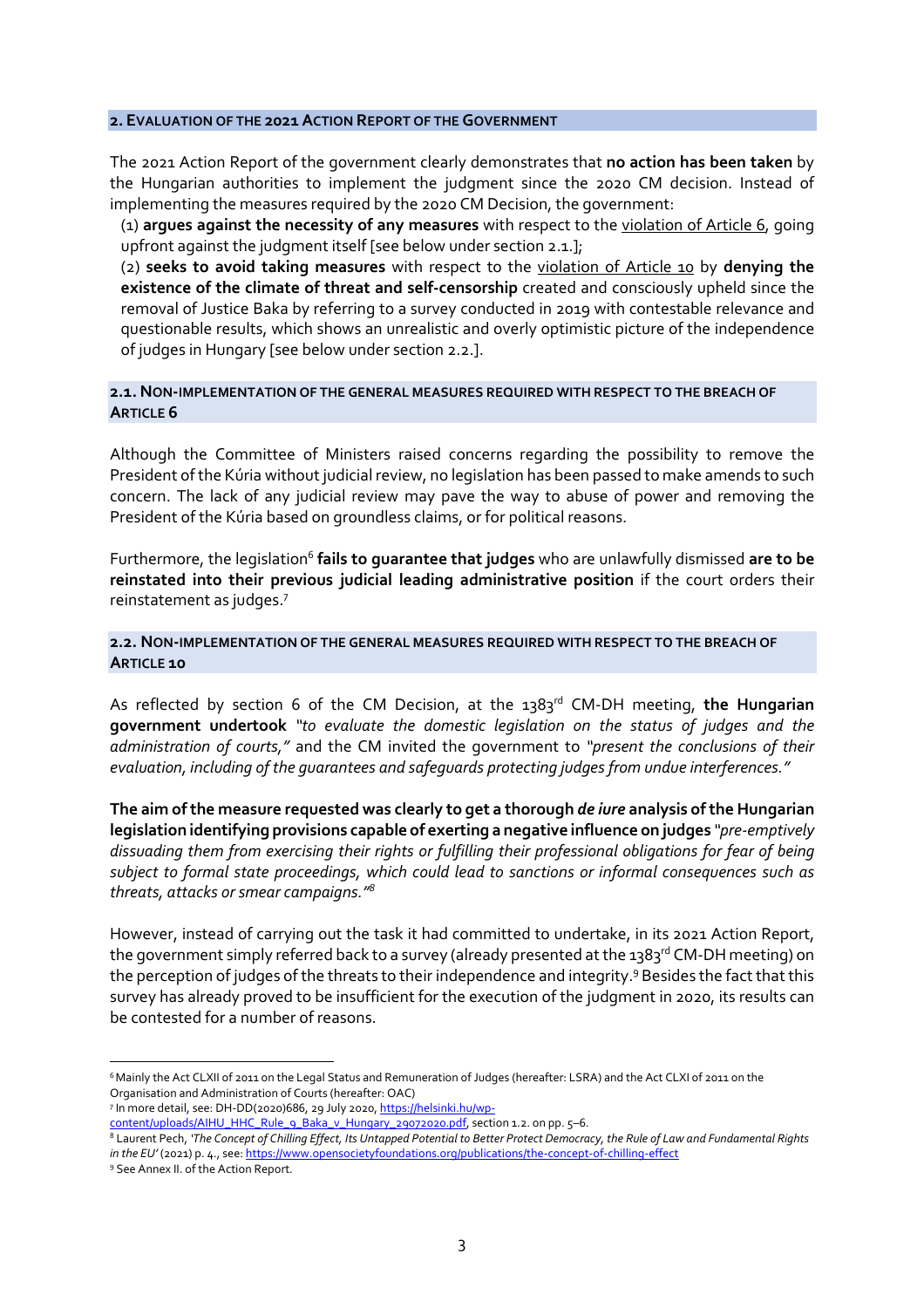- (i) **The survey was conducted in 2019**, during the term of the former President of the National Office for the Judiciary (**NOJ President**), Ms. Tünde Handó, **exactly in the same period when retaliatory measures against judges (members of the National Judicial Council, the judicial self-governing body) expressing criticism and attempts to undermine their professional reputation were common**, with the National Office for the Judiciary and government-affiliated media systematically targeting judges critical towards the NOJ President.<sup>10</sup> Exactly the same period covered by the survey served in 2019 as the basis of the decision of the CM in 2019 when the it *"noted with grave concern the reports suggesting that the 'chilling effect' of the violation found by the Court under Article 10 and affecting the freedom of expression of judges and court presidents in general has not only not been addressed but rather aggravated."* It seems highly controversial from the Hungarian government to seek the closure of the execution of the judgment by referring to data of a survey conducted **during the period when the chilling effect on the freedom of expression of judges was palpable amongst judges voicing criticism according to the CM as well.**
- (ii) Besides the above, **none of the questions of the survey refer to the freedom of expression of judges** and the chilling effect of the underlying *Baka* case.
- (iii) The online anonymous surveys prepared by the NOJ and referenced by the Hungarian Government seriously lack transparency. In large parts, the methodology is unclear, the questionnaires or the method through which the judges were reached have not been made public, and it cannot be verified whether extracts that the Government highlighted present a comprehensive picture based on the results. The data collection method was through the official central intranet system of the courts and responses were collected on a voluntary basis. As the data collector was the employer of the respondents, the aforementioned method can easily hinder the formulation of critical opinions or dissuade respondents holding views that are more critical from participating; as from official publications it is not clear how the anonymity of respondents was ensured. The results of the survey are only partly public and are retracted, so the general public is not able to get to know, let alone to fully evaluate their results. Amnesty International submitted a Freedom of Information request to the NOJ President to obtain the full documentation of these surveys, but the request was declined, claiming that these surveys do not constitute data of public interest (see the request and the answer provided by the NOJ President attached under Annex 1 and 2); a court case is pending in this matter. Based on the above, the results can hardly be taken into consideration when assessing the independence of the Hungarian judiciary.
- (iv) The positive image presented by the government can also be called into question based on two reports by **Amnesty International Hungary**.

Firstly, Amnesty International Hungary carried out a research regarding the Hungarian judiciary between November 2019 and January 2020, the results of which were published in the report titled "Fearing the Unknown - How rising control is undermining judicial independence in Hungary".<sup>11</sup> The report was based on in-depth interviews with 14 judges and **covered the period between 2012 and late 2019**, i.e. the period under the previous NOJ President, Ms. Handó. The *"Fearing the Unknown"* report concluded that institutional changes in the judiciary resulted in a chilling effect at the courts and that judges are scared of speaking up in defence of their opinion, which results in weak solidarity within the judiciary and between judges and other legal professions. Also, it concluded that over recent years judges and their judgments had experienced an increase in the number and severity of attacks from political figures and the government-aligned media.

<sup>&</sup>lt;sup>10</sup> See the Rule 9 communication of the Hungarian Helsinki Committee of 2 August 2019: DH-DD(2019)877, https://helsinki.hu/wpcontent/uploads/HHC\_Rule\_9\_Baka\_v\_Hungary\_201908.pdf

<sup>11</sup> https://www.amnesty.hu/fraudulent-fear-rules-among-hungarian-judges/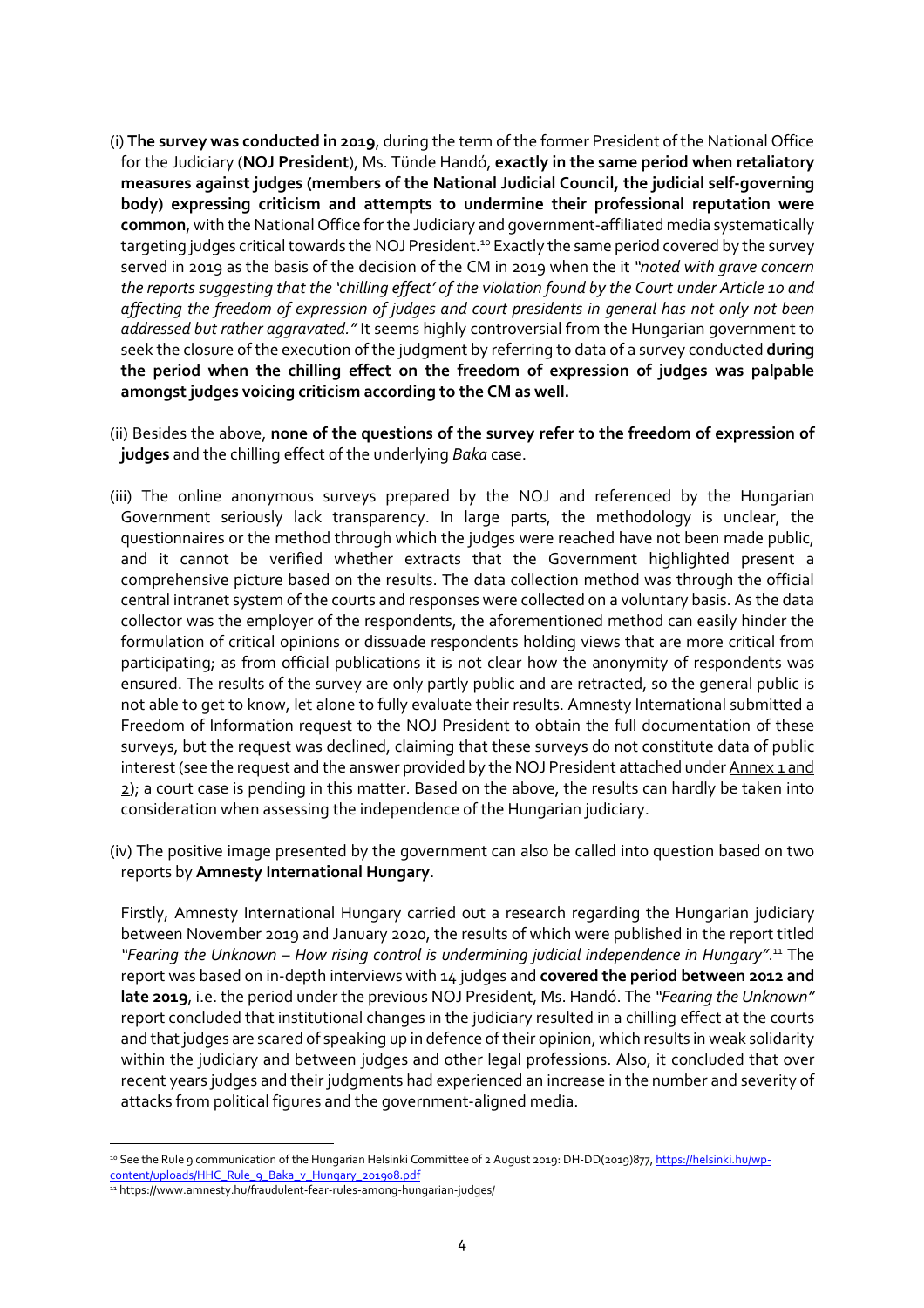As a follow-up to the above report, Amnesty International Hungary conducted a survey among judges for the report *"Still at risk: The status of the Hungarian judiciary"* that was **published in February 2021, covering the time period after Ms Handó was replaced as NOJ President by Mr.**  György Barna Senyei.<sup>12</sup> The report contradicts the government's survey results as presented on several levels.

- A relative majority<sup>13</sup> of the 18 respondents to the survey reported that **a bad atmosphere still prevails at the courts**. "*The previous tension turned into apathy*" – one judge told Amnesty International Hungary. Another one said that the "*judges are still afraid*", as shown by the fact that there is often only one applicant for a court leader's position and judges do not dare to apply for such positions, "*fearing revenge*". Yet another judge wrote that the "*initial enthusiasm* [after the new NOJ President took office] *has been replaced by disappointment*" with regard to the atmosphere. Some reported that the judges are *"lonely"*, they do not feel the support of the community and "*everybody is laying low in their courtroom or office in silence, and happy not being bothered*". A judge wrote that the era of the previous NOJ President lingers on: "*many judges have become uninterested and self-censorship has become automatic*".
- The majority of judges participating in the survey reported **no changes with regard to the previous practices or negative developments threatening the independence of the judges**. Five judges reported that they do not feel or know anything about the new NOJ President's attitude or practice with respect to the expression of opinions. As one judge explained, "*there is no change and judges themselves are socialized in a way not to express their opinion publicly*". Furthermore, eight judges told Amnesty International that they have the impression that the new NOJ President may not support judges to express their opinion on any issues or to appear in social media. One judge felt that "*Mr. Senyei apparently wants to avoid any scandal or clash, if it is up to him, we would have to put up with a quiet surrender*". Two judges speculated that the reason for this is that the NOJ President may prefer to avoid any clash with the government, and he would like that judges communicate only via their judgments and nothing else.

Beyond the above issues surrounding the content and results of the government survey, it has to be emphasized that **no survey can replace the holistic evaluation** of the domestic legislation on the status of judges and the administration of courts, and, in particular, **of the "guarantees and safeguards protecting judges from undue interferences"**, as required by the 2020 CM Decision. **The completion of the general measure requested by the 2020 CM Decision** (a thorough analysis of the legislation identifying the safeguards) **is essential and therefore cannot possibly be waived.**

While Justice András Baka was removed from office for criticizing the *"unrestricted, non-transparent*  and uncontrollable power" of the NOJ President,<sup>14</sup> the legislation that prompted his criticism still **prevails and actively serves as a tool to uphold the chilling effect of the issues addressed in the Baka case amongst judges** [see in more detail below in section 4.]. As explained by András Baka in

<sup>12</sup> https://www.amnesty.hu/still-at-risk-the-status-of-the-hungarian-judiciary/

<sup>13</sup> Amnesty International's research touched upon how Hungarian judges themselves think about selected elements of organizational and individual judicial independence. To gather their opinions, Amnesty International invited judges to fill out an online questionnaire available from 29 June 2020 until 17 July 2020, and 18 of them participated anonymously. Judges constitute a difficult-to-reach respondent group especially because of the contentious manner of this research project. Thus this research provides a qualitative insight to the opinions of judges thus contributing to the problem mapping related to judicial independence in Hungary. The criteria to qualify as a respondent was a minimum of one year long experience as an active judge at a Hungarian court. Amnesty International used a snowball method to recruit respondents, which started with approaching existing contacts.

<sup>14</sup> In the words of Justice Baka *"This unrestricted, non-transparent and uncontrollable power is unparalleled in contemporary Europe ... The extent and uncontrollability of such centralised authority is without precedent, even in countries where the administration of the judiciary lies with the ministry of justice and even if we think of the socialist dictatorship […]."* See § 23. of the judgment delivered in the *Baka v. Hungary* case.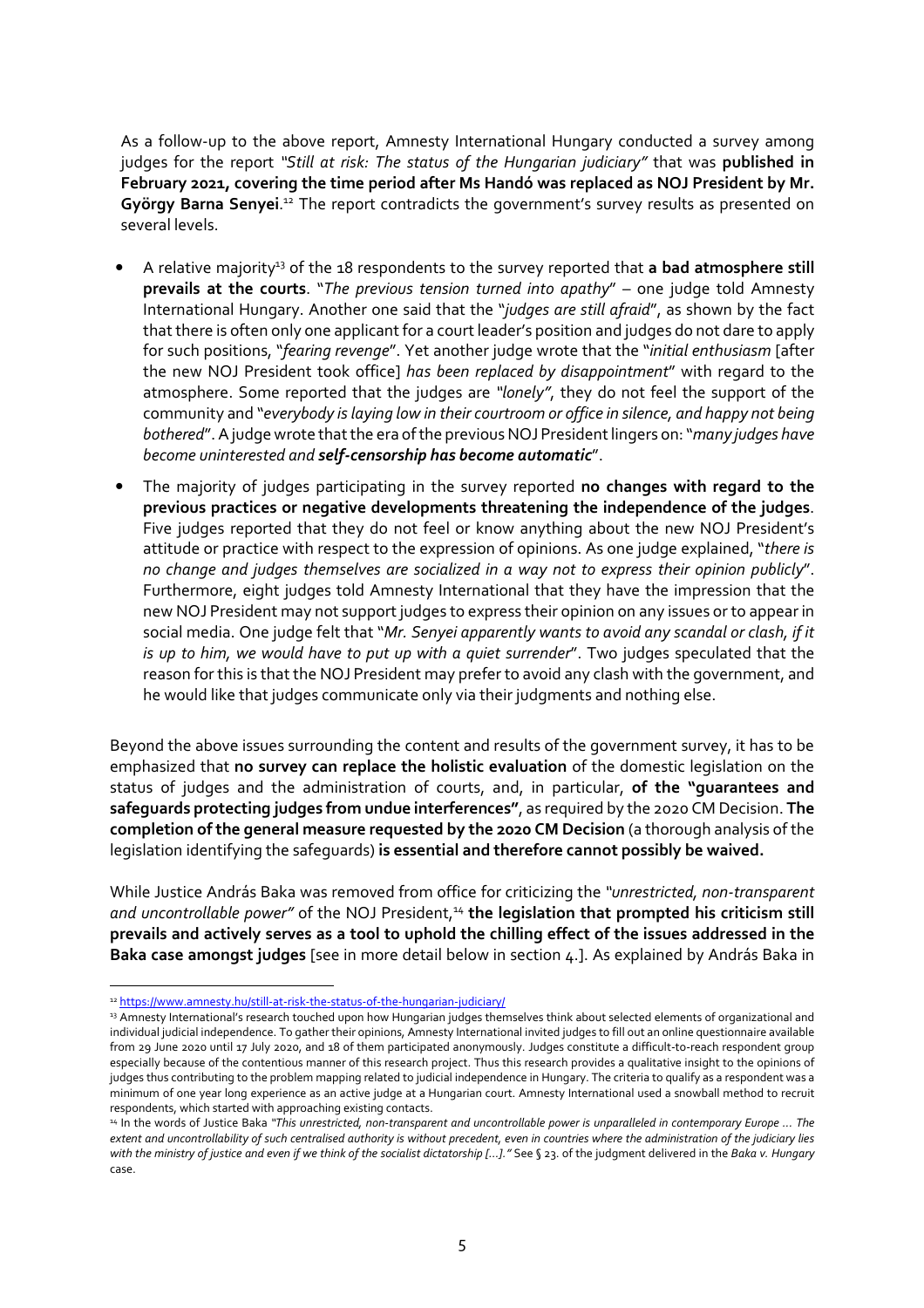an interview published in December 2020: *"I consider the second phase of attacks* [against the judiciary] *to be the period when the President of the National Judicial Office tried to enforce those unrestricted and uncontrollable powers I already criticised at the adoption of the act on the organisation of courts."*<sup>15</sup>

The **enforcement of these powers by the NOJ President contributed to deepening the chilling effect of the** *Baka* **case** amongst Hungarian judges. T**he government must take legislative and organisational steps to eliminate all those provisions that enable arbitrary application of the law by the NOJ President** (and/or the President of the Kúria, respectively) to lift and countervail the chilling effect created. Unless the government amends the legislation serving as a tool to uphold the chilling effect, the *Baka* judgment cannot be deemed as executed. For this purpose, the **evaluation and full assessment of the legislation on the status of judges and the administration of courts as prescribed by the 2020 CM Decision remains essential**.

**3. ALL PRIOR CONCERNS REGARDING STRUCTURAL DEFICIENCIES THAT CONTRIBUTE TO A CHILLING EFFECT REMAIN RELEVANT**

As a direct consequence of the fact that the Hungarian authorities openly argue against the necessity of taking any measures and expect the closure of the case without any meaningful action taken, **all prior concerns raised by the Hungarian Helsinki Committee and Amnesty International Hungary in their previous communication of July 2020<sup>16</sup> remain relevant**.

In the 2020 Action Report, the government argued that *"tensions within the judiciary seem to have eased by the election, on 10 December 2019 of a new* [NOJ President]*, unanimously supported by the members of the National Judicial Council (NJC)."* Although the election of Mr. György Barna Senyei as NOJ President may have contributed to the normalisation of the communication between the NJC and the NOJ President, it has **not solved any of the structural problems that had led to the prolonged conflict between the NJC and the NOJ President in 2018–2019, which escalated into a**  constitutional crisis.<sup>17</sup> The legislative provisions that allowed the abuse of power by Ms. Handó against which former Chief Justice Baka raised concerns – are still in force and continue to be applied by the new NOJ President. In the following we provide **three examples for legal measures that formerly – during the term of Ms. Handó – already proved to serve as a tool to exert pressure on judges and continue to be in force and applied by Mr. Senyei**.

**3.1. THE INTEGRITY POLICY: SUSTAINING THE CLIMATE OF SELF-CENSORSHIP**

 $\overline{a}$ 

The so-called **Integrity Policy**, which was issued by the previous NOJ President in 2016, continues to be in effect and adversely impacts judges' freedom of expression. The *"Integrity Policy"*<sup>18</sup> prescribes how a judge may conduct any activities outside of their task of adjudication. The provisions on judges' potential involvement in "political activities" are unclear and therefore these provisions open up the space for arbitrary interpretation. **The Integrity Policy is used as a tool to silence judges who would want to speak up in defence of their judicial independence**, <sup>19</sup> by saying that this topic is political and/or an activity that infringes their integrity. Furthermore, the Integrity Policy, for example,

<sup>&</sup>lt;sup>15</sup> See: András Baka, 'Serious forces came into play' an interview by Szilárd Teczár, Magyar Narancs, 3 December 2020, https://magyarnarancs.hu/belpol/komoly-erok-mozdultak-meg-134602

<sup>&</sup>lt;sup>16</sup> DH-DD(2020)686, 29 July 2020, https://helsinki.hu/wp-content/uploads/AIHU\_HHC\_Rule\_9\_Baka\_v\_Hungary\_29072020.pdf <sup>17</sup> European Association of Judges, *Report on the fact-finding mission of the EAJ to Hungary*, 2019, https://www.iaj-uim.org/iuw/wpcontent/uploads/2019/05/Report-on-the-fact-finding-mission-of-a-delegation-of-the-EAJ-to-Hungary.pdf

<sup>&</sup>lt;sup>18</sup> The Integrity Policy is available in Hungarian at: https://birosag.hu/obh/szabalyzat/62016-v31-obh-utasitas-az-integritasi-szabalyzatrol-<u>o.</u>

<sup>19</sup> Amnesty International Hungary, *Fearing the Unknown – How rising control is undermining judicial independence in Hungary,* April 2020*,*  https://www.amnesty.hu/fraudulent-fear-rules-among-hungarian-judges/ p. 41.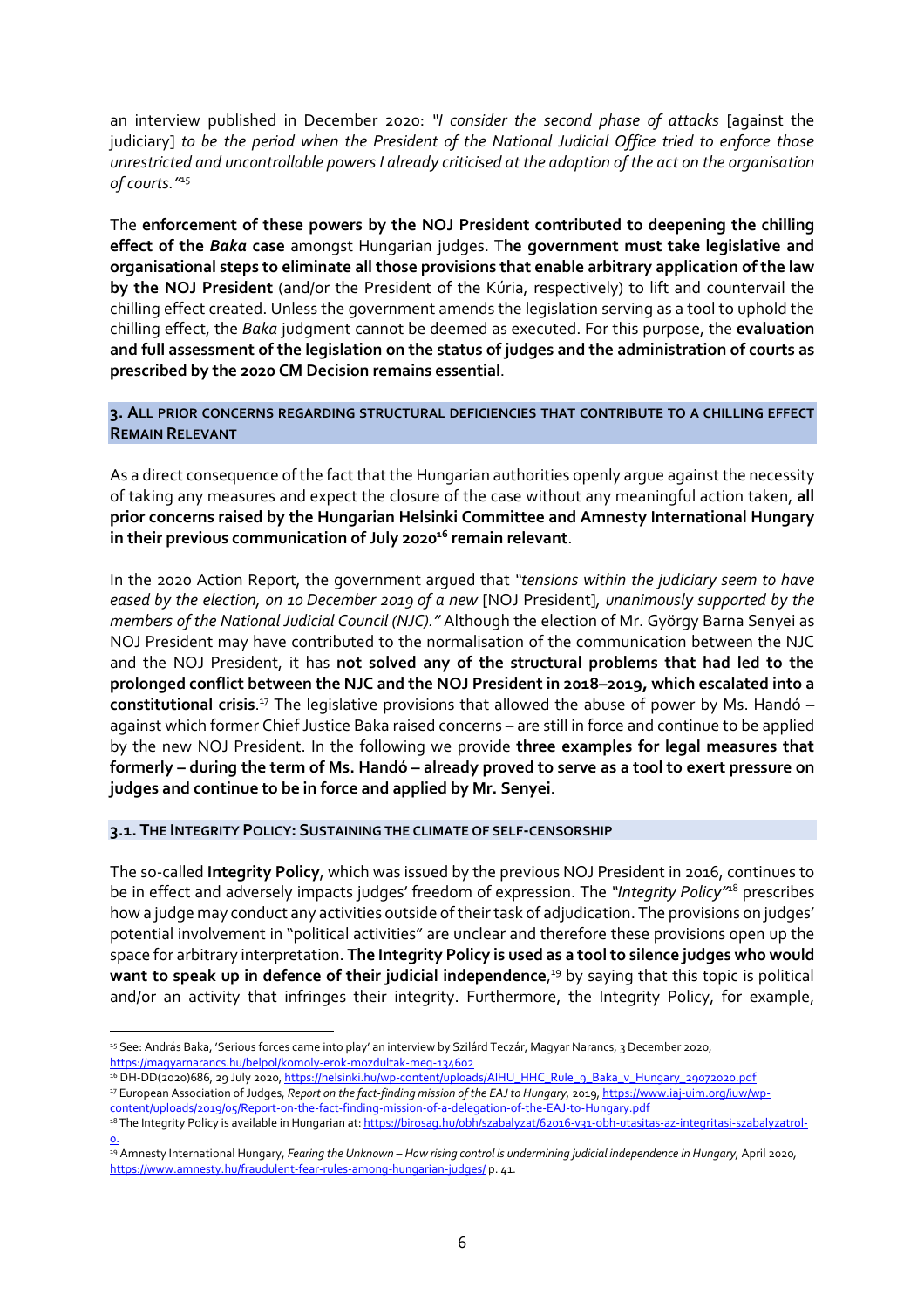contains a catch-all provision saying that *"other activities […] endangering the judicial independence or impartiality of a judge"*<sup>20</sup> may also infringe integrity, which provision is open to interpretation by the NOJ President.

**Up until the submission of this communication, the Integrity Policy has remained in force, including the above mentioned problematic provisions.**

## **3.2. ONGOING PRACTICE: INVALIDATION OF CALLS FOR APPLICATION FOR LEADERSHIP POSITIONS**

Due to the lack of relevant modifications in the law, the NOJ President continues to have the same **overly broad and excessive powers regarding the appointment of court presidents** (which have earlier been in the forefront of the conflict between the NOJ President and the NJC), including that **the NOJ President has the power to annul any call for applications**<sup>21</sup> **for court leadership positions and render the procedure unsuccessful without the consent of any judicial body (e.g. the NJC or local judicial councils)**.

In addition, the potential reasons for invalidating a call for applications are not determined by the law, providing the NOJ President with complete discretion in this regard. Article 133 of the OAC simply provides that the application may be declared invalid if the person with the power to appoint the judicial leader "*does not accept any of the applications*".

Selecting court presidents is a strong power of the NOJ President, because court presidents have broad authority over judges and cases of their courts: court presidents evaluate the work of judges, which determines the progress of their career; they are entitled to launch disciplinary proceedings; and court presidents influence the everyday working conditions of individual judges, including permitting or denying the right to work from home or determining the number of assistants. Court presidents can also influence the fate of individual cases as they issue the case allocation scheme of the court, without any meaningful control by judicial self-governing bodies.

The practice of invalidating applications for leadership positions has not come to a complete halt under the new NOJ President either.<sup>22</sup> In 2020, altogether 20 applications for leadership positions **were invalidated by the new NOJ President Mr. Senyei**, in 2021, so far two applications have been deemed unsuccessful.<sup>23</sup> Although it is an improvement that these decisions contain reasons for the invalidation, it is a **warning sign** that at its session of 5 May 2021, the NJC made the following observations regarding the new NOJ President's practice:

*"The NJC discussed the report of the President of the National Office for the Judiciary (NOJ) on the appointment of judges and judicial leaders (court presidents, vice-presidents etc.) in 2020 and formed the following opinion:* 

<sup>20</sup> Article 7 (2) of the Integrity Policy

<sup>&</sup>lt;sup>21</sup> According to Article 130 (1) and (2) of the OAC, court leadership positions must be filled based on a public call for application (unless otherwise provided by law). The call for application shall be issued by the person holding the power to appoint the court leader (e.g. the NOJ President, the President of the Kúria or court presidents respectively).

<sup>22</sup> According to Article 128 (2) of the OAC, leadership positions granted by the NOJ President comprise the presidents and vice-presidents of regional courts and regional appeal courts, and college leaders of the regional courts and the regional appeal courts.

<sup>23</sup> For example, reasons for invalidating court leadership applications by the NOJ President have included the following: (i) increasing number of cases pending over 2 years (Resolution No. 388.E./2020. (X.19.) of the NOJ President) which constituted the 3% of all cases dealt with by the court concerned; or (ii) deficiencies with archiving case files (Resolution No. 27.E/2021. (II. 8.) of the NOJ President) where the reasoning admits that these deficiencies may not be substantial, but merely constitute a result of undue administration of the archiving activities; or (iii) high backlog of cases at the district court presided by the candidate (Resolution No. 444.E/2020. (XI. 30.) of the NOJ President). In all abovementioned cases, the competent judicial council voted for the appointment of the applicant.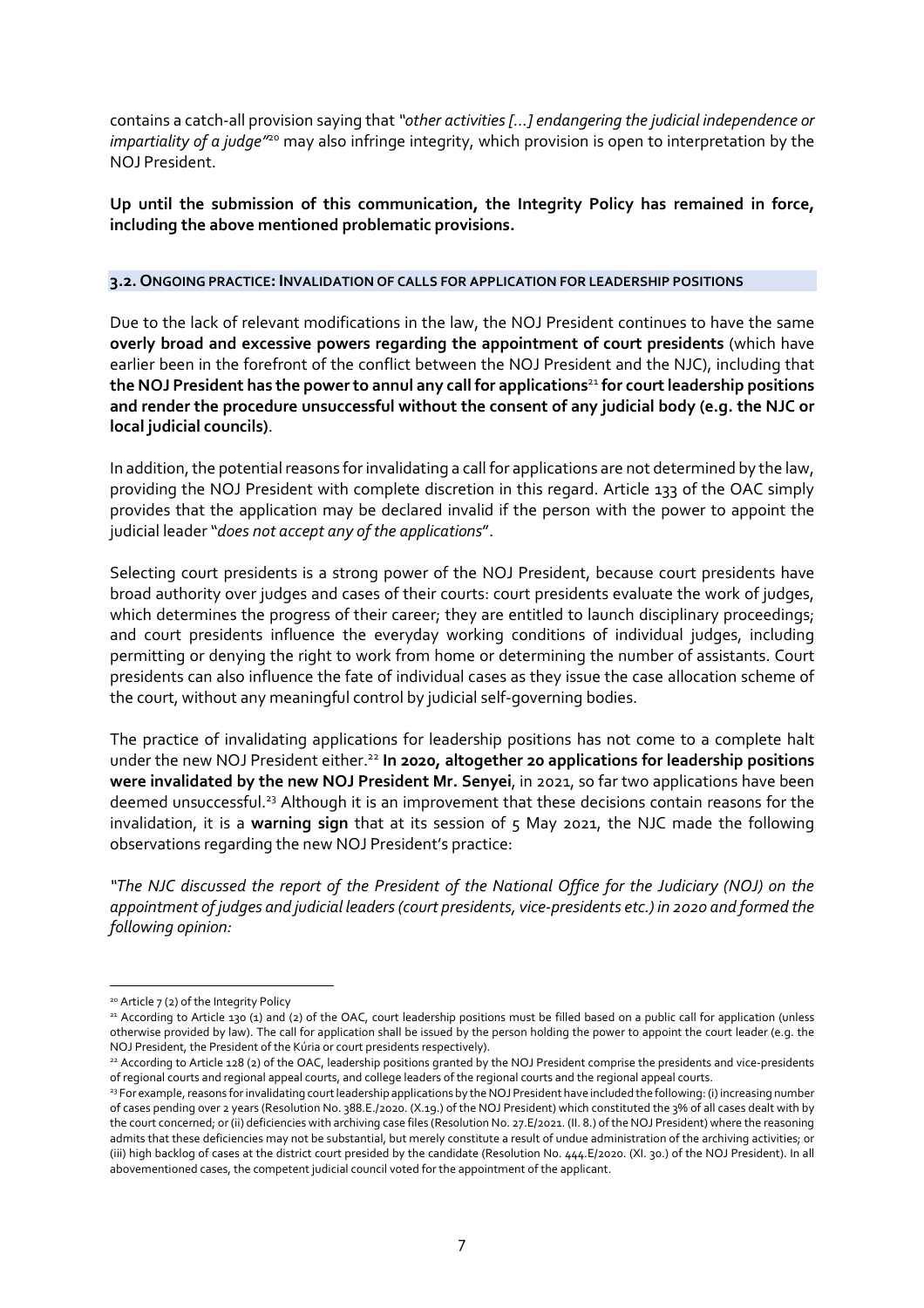*• In the case of court leadership applications where the President of the NOJ did not accept any of the candidates (invalidated applications), the NJC raises concerns about the lack of unified criteria.* 

*• The system of criteria as stipulated by the NOJ Regulation on Court Administration was not adequately applied.* 

*• The NJC finds it worrisome that some of* [the] *justifications of the invalidating resolutions referred to facts which the candidate had no opportunity to comment on or challenge during the procedure and were based on data that was accessed [by the NOJ President] without the prior approval of the candidate.* 

*• The NJC also notes that the President of the NOJ failed to respect deadlines in some of the procedures.* 

*• There were no other objections regarding the appointment practice of court leaders and no negative comments on the appointment of judges."<sup>24</sup>*

As outlined by the European Commission's 2021 Rule of Law Report Country Chapter on the rule of law situation in Hungary (hereinafter the **2021 EC RoL Report**) *"The NOJ President has continued the practice of cancelling – in a growing number of cases and often without sufficient explanations – selection procedures for court presidents and other court managers, even where there were suitable applicants supported by their peers."<sup>25</sup>*

The full discretion of the NOJ President to invalidate calls for applications for leadership positions at courts is a glaring example for **effective provisions that are consciously kept in the legislation and are capable to contribute to the chilling effect on the freedom of expression of judges**. Knowing that the NOJ President routinely exercises the right to invalidate calls can dissuade judges from voicing criticism or applying for the position for fear of falling foul of these measures.

## **3.3. FULL DISCRETION IN THE DISTRIBUTION OF BONUSES**

According to the Venice Commission's relevant opinion,<sup>26</sup> "[*t]he remuneration should be based on a general standard and rely on objective and transparent criteria, not on an assessment of the individual performance of a judge. Bonuses which include an element of discretion should be excluded. […] Bonuses and non-financial benefits, the distribution of which involves a discretionary element, should be phased out.*"

The legislation<sup>27</sup> provides a wide discretion to the NOJ President and judicial leaders in determining the bonuses of their employees, therefore self-censorship goals can easily be reached by cutting (or rewarding) bonuses. As also highlighted in the Hungarian Helsinki Committee's Rule 9(2) communication submitted regarding the *Baka* case in 2019,<sup>28</sup> it is highly problematic that the **legislative basis of some of the payment supplements is very vague, leaving much room for arbitrariness**. There is no statutory list or definition of the types and forms of support that the NOJ President and other judicial leaders can distribute among judges, nor are there clear criteria as to what can serve as the basis of such decisions.<sup>29</sup> For instance, Article 20 of Annex 2 of NOJ Instruction 5/2013. (VI. 25.) lists premiums and bonuses that can be granted in the framework of the labour force

 $\overline{a}$ 

<sup>28</sup> See: DH-DD(2019)877, 2 August 2019, https://helsinki.hu/wp-content/uploads/HHC\_Rule\_9\_Baka\_v\_Hungary\_201908.pdf, p. 6. <sup>29</sup> Article 189 of the LSRA stipulates that besides cafeteria-type of allowances, "other types of payments" may be provided to judges, and this provision is followed by an open list of allowances, supplements and bonuses, which means that there is no statutory list or definition of the types and forms of support that the NOJ President and other judicial leaders can distribute among judges, nor are there clear criteria as to what can serve as the basis of such decisions.

<sup>24</sup> Summary on the session of the National Judicial Council held via Skype videoconference on 5th May 2021 between 09:00 and 16:30, available at: https://orszagosbiroitanacs.hu/english/

<sup>25</sup> The European Commission's 2021 Rule of Law Report Country Chapter on the rule of law situation in Hungary, https://ec.europa.eu/info/sites/default/files/2021\_rolr\_country\_chapter\_hungary\_en.pdf p. 6.

<sup>26</sup> European Commission for Democracy through Law (Venice Commission), Report on the Independence of the Judicial System Part I: The Independence of Judges, CDL-AD(2010)004*,* 6 March 2010, https://www.venice.coe.int/webforms/documents/default.aspx?pdffile=CDL-AD(2010)004-e

<sup>27</sup> Articles 179–196 of the LSRA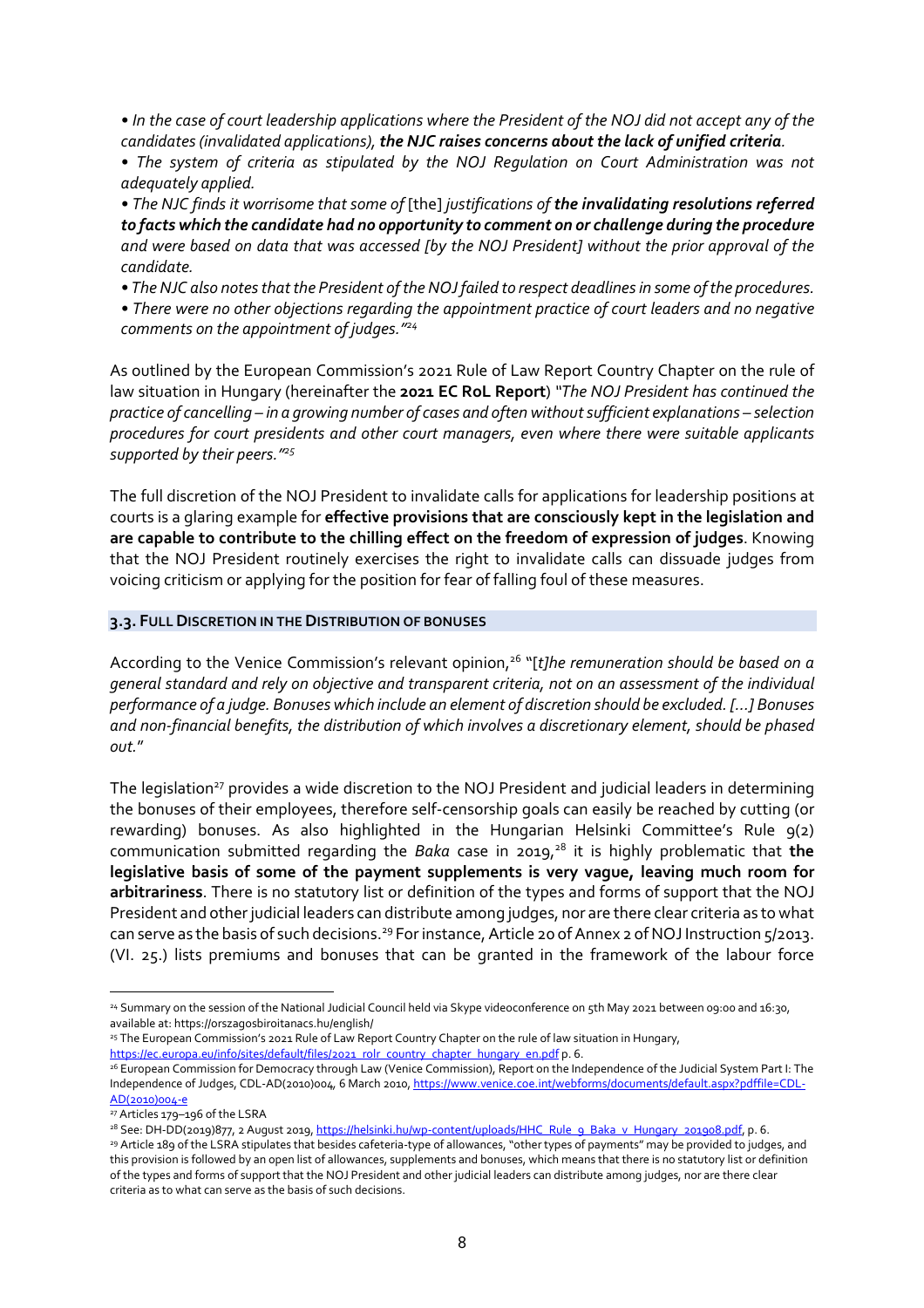preservation program of the court system. These include the *"acknowledgment of outstanding achievements"*, the *"acknowledgment of exceptional work"*, premiums granted on the occasion of state or church holidays, or vacation support.

Regarding these supplements and bonuses, it must also be pointed out that **it is often the discretionary decision of the employer whether or not to allow the judge to participate in the activities that serve as the basis of granting the bonus**. E.g. a court president can prevent a judge from participating in projects, acting as an instructor for younger judges or being a member in judicial working groups, which automatically deprives them from the possibility of receiving such bonuses.

One example of these bonuses is the normative bonus,<sup>30</sup> the discretionary distribution of which by court presidents lacks any predetermined principles, paving the way to rewarding or punishing judges in a non-transparent way. A further example for rewarding judges is the NOJ President's right to assign judges with "central administrative tasks" for extra allowance.<sup>31</sup> As one judge told Amnesty International, a wide range of tasks may be considered a "central administrative task" and therefore it is possible that judges are assigned with unnecessary tasks (for example, creating three press secretary jobs as central administrative tasks, at a court where only one such job would be enough). Finally, project premiums<sup>32</sup> are special payments, whose beneficiaries are selected at the discretion of the NOJ President, and are also not transparent, cannot be reviewed by any institution outside the NOJ to verify the projects' due performance.

Information on the payment of some of these bonuses are not available even for the NJC that is supposed to exercise oversight over the courts' budgets.<sup>33</sup> On 28 December 2020 the NJC's dedicated committee requested<sup>34</sup> anonymized, individual information about project premiums, purpose-based premiums and other personal premiums paid out in 2018-2019 to i) judges, court secretaries assigned to the NOJ and ii) to court leaders appointed or assigned by the NOJ President, together with these payments' legal basis. The reason for the request was that project premiums, purpose-based premiums and other personal premiums paid out in 2018 amounted to 0.52% of the total personal expenditure at the courts, while 0,66% in 2019. The aim of the request was to learn how much premium each individual received and what were the highest premiums paid out. However, the NOJ President has declined<sup>35</sup> the NJC's request, claiming that the NJC does not have a competence to have access to such data.

As described in HHC's Rule 9 submission submitted in 2019, this type of pressure was also complained about by members of the NJC during their conflict with the previous NOJ President.<sup>36</sup> Similar conclusions can be drawn from Amnesty International Hungary's 2020 research report, which found the following:

<sup>3</sup>º At the end of each year, the part of the courts' financial budget not used in the actual financial year are redistributed by the NOJ equally to the courts, and the court presidents have the discretionary power to award "normative bonuses" to those judges who have at least 6 months' tenure at the court and are not under disciplinary or criminal procedure. Distribution among judges are done by court presidents, taking into account the recommendations of court department leaders.

<sup>31</sup> According to Article 186/A of LSRA, the NOJ President may assign judges with "performing central administrative tasks", in return of which they receive allowance.

<sup>32</sup> According to Article 10 (2) of NOJ Instruction 5/2013. (VI. 25.) on the Financial Management of Courts and the National Office for the Judiciary, this premium may be given to judges who do extra work beyond their adjudicating job, in the framework of an EU project or in a project founded by the NOJ President. For example, a judge based on their experience or special knowledge may be assigned to produce educational materials, train the trainers or directly train other judges in case new procedural laws are being introduced. Judges who are assigned with project tasks are selected at the NOJ.

<sup>33</sup> Article 103 (2) b) of the OAC

<sup>34</sup> https://www.dropbox.com/s/dxynfpo7uvw84qb/s.%20OBT%20bizottsag%20megkereses%202020-12-28.pdf?dl=0

<sup>35</sup> https://www.dropbox.com/s/z6x4gmle41d6jcp/6.%20OBH%20elnok%20valasza%202021.02.22.pdf?dl=0

<sup>&</sup>lt;sup>36</sup> See: DH-DD(2019)877, 2 August 2019, https://www.helsinki.hu/wp-content/uploads/HHC\_Rule\_9\_Baka\_v\_Hungary\_201908.pdf, pp. 5-6.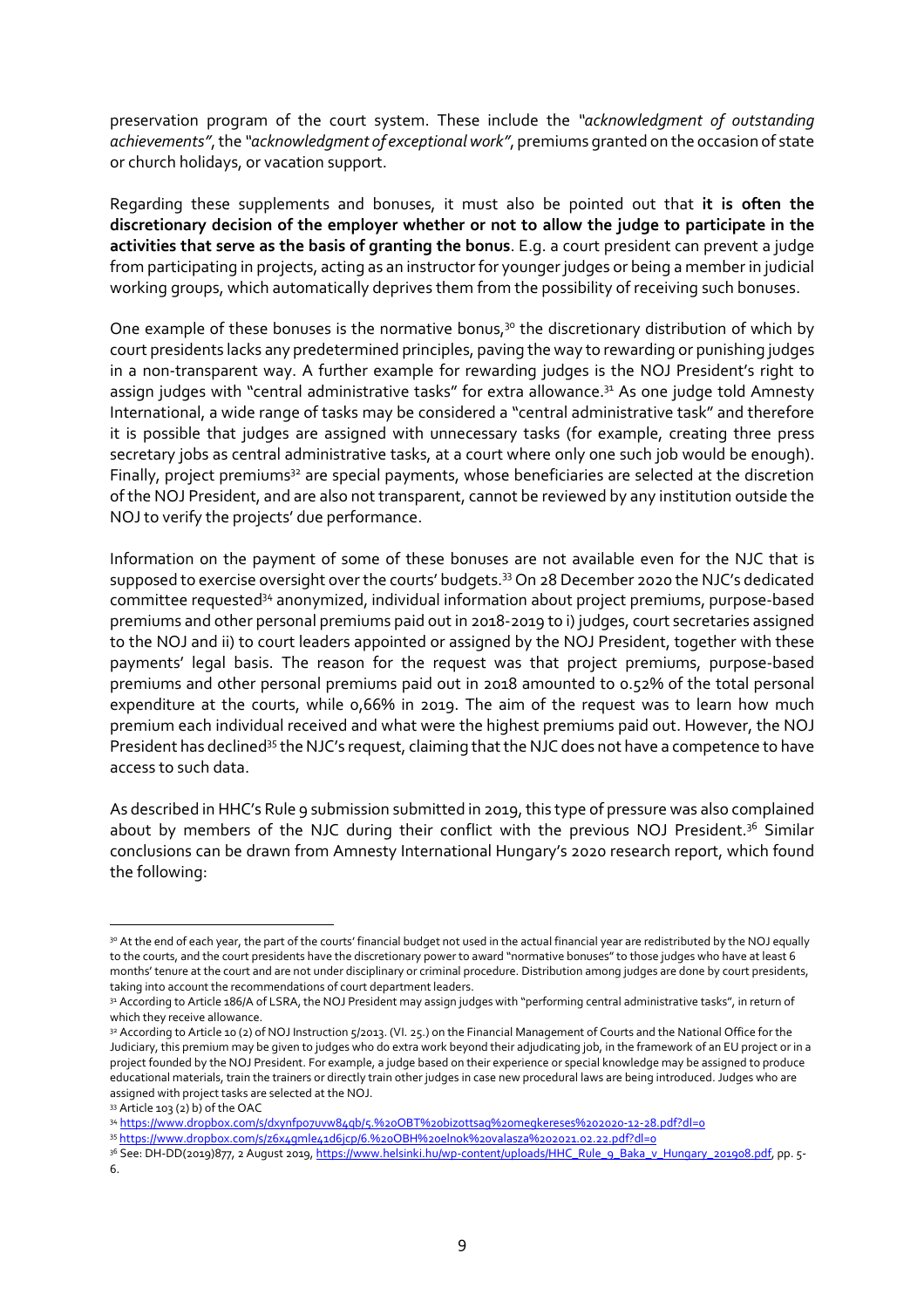*"There are some financial incentives granted at the discretion of the court leader and not set out in law. A judge told Amnesty International that there was potential for a court president to withdraw a judge's language or other bonus as a tool of retribution. […] There was a case mentioned where a "renitent" judiciary council president (who was also a college leader) received zero year-end bonus, while the other college leader received a good year-end bonus."<sup>37</sup>*

**All above mentioned examples of legislation leaving room for arbitrary application indicate that the failure to resolve the systemic legislative problems continues to create problems and is capable of exerting chilling effect on judges even under a less controversial and confrontational NOJ President.** As confirmed by the 2021 EC Rule of Law Report: *"concerns persist as regards the system of bonuses and the power of the authorities managing the courts to award bonuses to judges on a discretionary basis, without objective and transparent criteria."<sup>38</sup>*

#### **4. NEW DEVELOPMENTS CONTRIBUTING TO THE CHILLING EFFECT**

Besides the manifest unwillingness of the government to take meaningful measures to execute the judgment, attacks against the independence of the judiciary have continued. Amnesty International Hungary and the Hungarian Helsinki Committee are of the view that **several recent developments which have occurred since the adoption of the 2020 CM Decision have further aggravated the chilling effect on judges' freedom of expression and undermined the independence of judges**.

#### **4.1. ELECTION OF AN EXTERNAL ACTOR AS PRESIDENT OF THE KÚRIA**

The election of the current President of the Kúria (the Supreme Court of Hungary), Zsolt András Varga, on 19 October 2020<sup>39</sup> is one further remarkable step in the series of attacks against the independence of the judiciary.<sup>40</sup> As assessed by Justice Baka in December 2020: *"The strategy of the third phase* [of attacks against the judiciary] *can be achieving a relative calmness within the judicial system, while extraordinary efforts are taken to capture the Kúria forming the peak of the hierarchy."<sup>41</sup>*

**Until his election as President of the Kúria, Mr. Varga was an external actor from the point of view of the judiciary.** He had never served as a judge within the ordinary court system and never presided over a trial before being elected as Chief Justice**.** 

Diego García-Sayán, special rapporteur on the independence of judges and lawyers for the office of the United Nations High Commissioner for Human Rights, has said he is concerned over Hungary's top court president choice: *"[c]oncern is expressed at the election of Justice Varga as the president of the Kúria, which has been made possible by the legislative amendments introduced by the governing majority in April and December 2019*."<sup>42</sup>

# **The election of Mr. Varga as President of the Kúria was made possible by three separate** *ad hominem* **amendments of the pertaining legal regulations**.

<sup>37</sup> Amnesty International Hungary, *Fearing the Unknown – How rising control is undermining judicial independence in Hungary,* April 2020*,*  https://www.amnesty.hu/fraudulent-fear-rules-among-hungarian-judges/, p. 44.

<sup>&</sup>lt;sup>38</sup> The European Commission's 2021 Rule of Law Report Country Chapter on the rule of law situation in Hungary, https://ec.europa.eu/info/sites/default/files/2021\_rolr\_country\_chapter\_hungary\_en.pdf p. 6.

<sup>39</sup> András Zsolt Varga was elected by Parliament Decision No. 30/2020 (X. 20.),

https://magyarkozlony.hu/dokumentumok/5bb8bb4906186489d448ed112adc0e14ea6ae46d/megtekintes 4º See more in detail: https://helsinki.hu/wp-content/uploads/The\_New\_President\_of\_the\_Kuria\_20201022.pdf

<sup>41</sup> See: András Baka, 'Serious forces came into play' an interview by Szilárd Teczár, Magyar Narancs, 03 December 2020, https://magyarnarancs.hu/belpol/komoly-erok-mozdultak-meg-134602

<sup>42</sup> AL HUN 2/2021, https://spcommreports.ohchr.org/TMResultsBase/DownLoadPublicCommunicationFile?gId=26371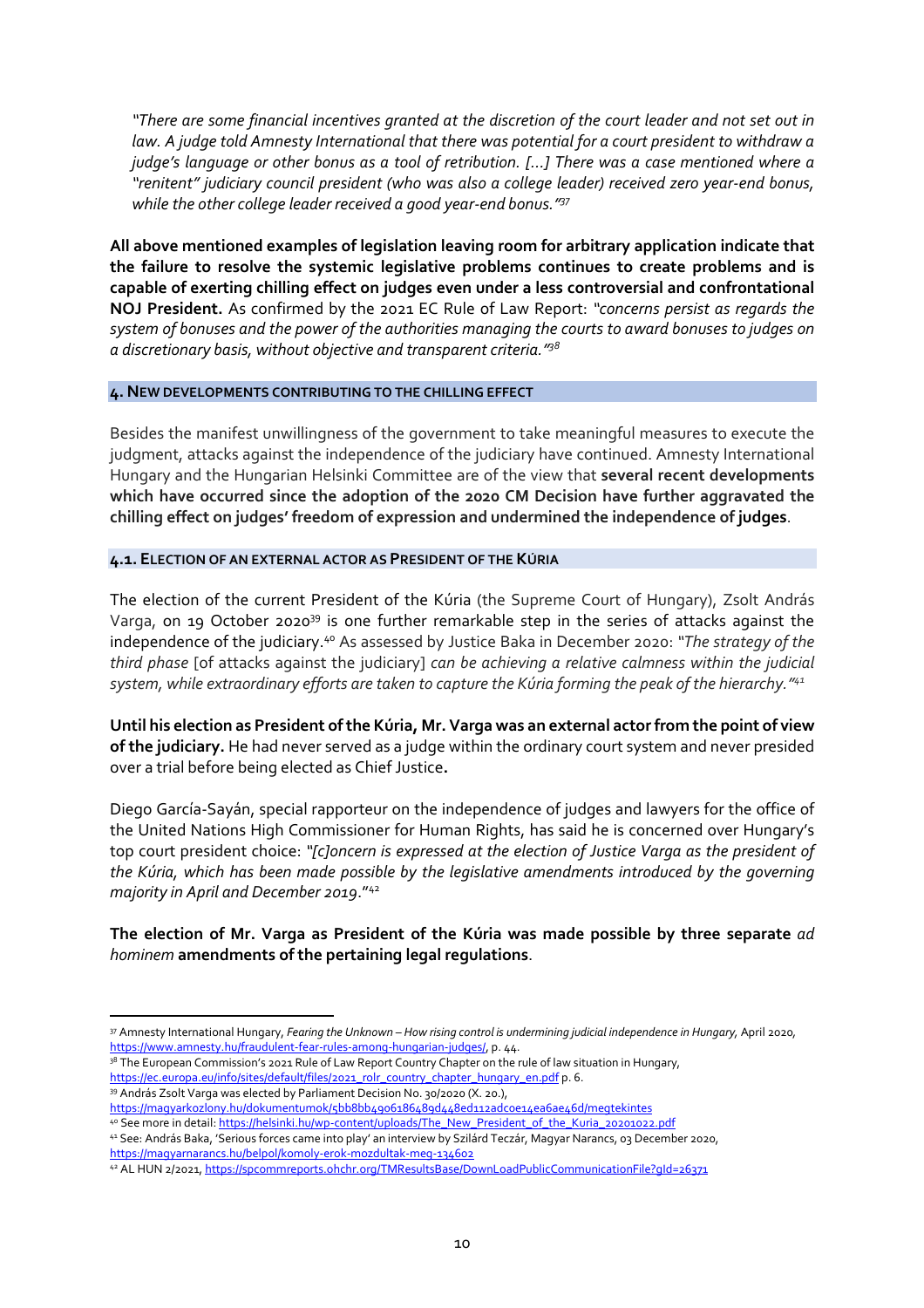- (i) The first amendment<sup>43</sup> allowed for the appointment of Constitutional Court justices as "ordinary" judges if they request so, without the otherwise required application procedure and any involvement of judicial self-governing bodies and judges.
- (ii) The second amendment<sup>44</sup> enabled Constitutional Court justices to be transferred automatically to the Kúria after their mandate as constitutional justices comes to an end. (According to the 2021 EU Justice Scoreboard, due to this amendment currently Hungary is the only European Union Member State where a person who has not been a judge can be appointed as a Supreme Court justice by a special procedure, i.e. not in the same procedure as for judges.<sup>45</sup>) It must be noted that the Constitutional Court in Hungary is not part of the ordinary court system, its main task is to assess the constitutionality of legal norms ranking lower than the Fundamental Law. Constitutional justices are nominated and elected by the legislature without any involvement of the representatives of the judiciary. Due to the fact that the incumbent ruling party has the qualified majority required for the nomination and election of constitutional justices, the justices in practice are appointees of a single political party (some of them are former MP's of or Ministers of the party). The result is that the Constitutional Court has been packed with loyalists to the governing majority and has been failing to resist political pressure.<sup>46</sup>
- (iii) Since Mr. Varga did not have any experience as an ordinary judge (he was a high-ranking prosecutor before he was elected as a constitutional justice), another amendment<sup>47</sup> of the legal framework was needed, as a result of which as of 1 January 2020, the rules governing the eligibility criteria for the position of the President of the Kúria (which require candidates to have at least five years of judicial practice) were amended as well, allowing experience as member of the Constitutional Court to be considered as time served as judge. So while at the time of Mr Baka's dismissal as Supreme Court President the law was amended in a way making it sure that he could not be considered for the presidency of the newly established Kúria (because he had less than five years of practice as a judge within the ordinary judiciary), now the law was amended to guarantee that any new candidate's lack of any experience as an ordinary judge would not be an obstacle to their election.

The government failed to provide any reasonable justification for the modifications introduced a short while before the election of Mr. Varga, not even to the direct questions of the UN Special Rapporteur on the independence of judges and lawyers.<sup>48</sup>

# **Mr. Varga became President of the Kúria as a one-party political appointee and was transferred to the top tier from outside the judicial system**.

In addition to the above, Mr. Varga was elected in **complete disregard for the manifest objection of the NJC, where 13 out of the 14 members opposed his nomination**. The NJC held that the fact that Mr Varga's appointment was made possible by two recent legislative amendments *"is at odds with the constitutional requirement that requires the head of the judicial system be a person who is independent of the other branches of power and who appears impartial to an outside observer."* The NJC also emphasised that *"the facts that the candidate has never performed any judicial activity and has no* 

<sup>43</sup> Article 55 of Act CXXVII of 2019.

<sup>44</sup> Article 88 (3) of LSRA was amended by Article 119 (2) of Act CXXVII of 2019.

<sup>45</sup> https://ec.europa.eu/info/sites/default/files/eu\_justice\_scoreboard\_2021.pdf p. 45, Figure 53

<sup>46</sup> In more detail, see e.g.: https://helsinki.hu/wp-content/uploads/2021/03/AIHU\_EKINT\_HHC\_UPR2021\_Hungary\_RoL\_web.pdf, paras 7–  $16$  and  $40$ .

<sup>47</sup> Article 114 of the OAC was amended by Article 1 of Act XXIV of 2019 on the Additional Guarantees of the Independence of Administrative Courts.

<sup>48</sup> See: https://helsinki.hu/en/the-appointment-of-andras-zs-varga-not-even-the-un-was-provided-with-an-explanation-by-thegovernment/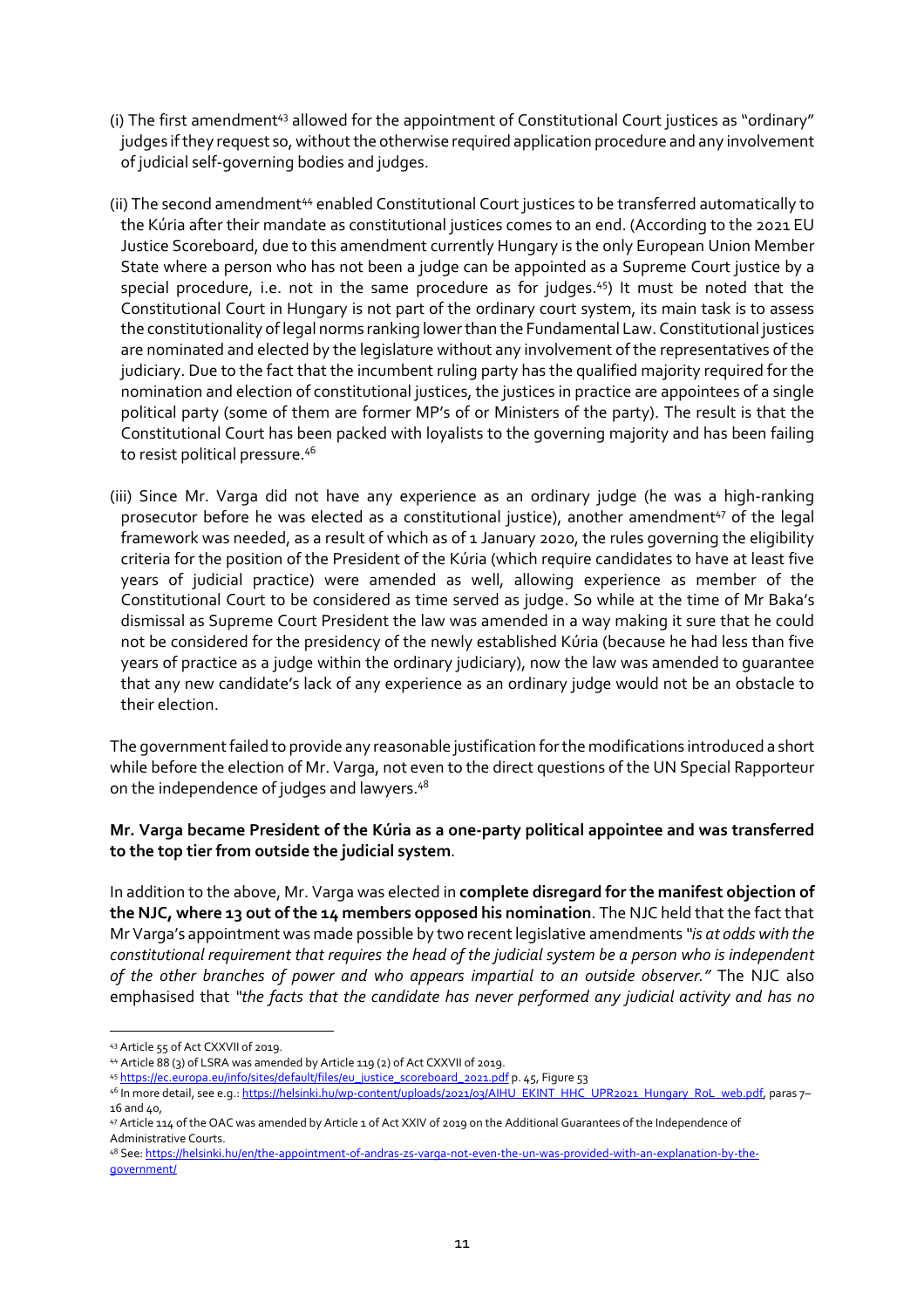*courtroom experience, nor practical experience of litigation or court administration, cannot be overlooked. Since the transition (1989), all presidents of the Supreme Court (Kúria) served as judges previously at some point of time."<sup>49</sup>*

The Parliament however gave no consideration to the concerns and objections of the representative body of the judiciary, and put Mr. Varga in the position of the Kúria's President. **Undoubtedly, the mere presence of a person who was voted for by one party only at the top tier of the whole Hungarian judicial system in itself is capable of exerting a chilling effect amongst judges (most directly amongst judges of the Kúria).** Nevertheless, the election of Mr. Varga is all the more concerning for several further circumstances as detailed below, being capable of deepening the chilling effect on the right to freedom of expression and having a negative effect on the independence of judges.

(i) As an academic, Mr. Varga proved to be **an advocate for limiting the independence of the judiciary**. In his view *"undoubtedly, the judiciary is the most dangerous branch of power"* and therefore *"it is an urgent task to re-discover and enforce the natural limits of judicial independence."<sup>50</sup>* According to Mr. Varga, *"the concept of judicial self-administration is a consequence of a misunderstanding"* as *"judicial councils pose more risk than the benefits they provide"* and *"[t]heir only 'benefit' is to politicize the judiciary."* He suggested that *"[i]t is worth reconsidering the domestic legislation in order to eliminate the weird misunderstanding of the role of judicial councils, the delusion of judicial self-governance." 51* With respect to the possibility of judges to criticize the legislation regarding the judiciary, he claimed: *"there is one thing a judge can never do: determine the law, because it is the 'task of politics'."<sup>52</sup>*

(ii) Being the President of the Kúria, **Mr. Varga became an ex officio member of the NJC and is therefore directly involved in the work of the NJC and may put NJC members under pressure in taking their decisions and formulating their opinions also in that capacity**. Not long after being elected, Mr. Varga reprimanded an NJC member for expressing views on the deficiencies of the case Kúria's allocation system in an article published online. The article published by two prestigious Hungarian judges (the reprimanded member of the NJC and a chamber president at the Kúria) claimed that "*there are several occasions when court presidents can misuse their powers regarding case allocation rules to influence the outcome of court cases*" and presented a typical scenario: "*A judge who had several years of experience adjudicating in immigration cases was suddenly getting no more of these cases after officials of the Immigration Authority complained to the President of the Administrative Court about certain judgments. […] There is no remedy against the allocation of cases by the President of the Administrative Court*."<sup>53</sup> After the article was published, at the 3 February 2021 meeting of the NJC, Mr. Varga reprimanded the NJC member author of the analysis for voicing such a "serious criticism" and called on him to publish another, rectifying article on the same website on the basis that the Kúria's case allocation scheme was about to be changed (which of course was not foreseeable for the author at the time of writing his analysis).<sup>54</sup>

(iii) Mr. Varga as President of the Kúria **holds the same unlimited and uncontrollable powers in relation to the appointment of judges and judicial leaders at the Kúria as the NOJ President with** 

<sup>52</sup> See footnote 29 above.

<sup>49</sup> In Hungarian: https://orszagosbiroitanacs.hu/az-obt-velemenyezte-a-kuriai-elnokenek-javasolt-szemelyt/, in English: https://orszagosbiroitanacs.hu/english/

<sup>50</sup> András Zs. Varga: 'Valóban a legkevésbé veszélyes hatalom? Létezik-e természetes korlátja a bírói függetlenségnek?' in*: 'A jog többrétegűsége',* Acta Caroliensia Conventorum Scientiarum Iuridico-Politicarum XXX., (2020.), available in Hungarian at: https://ajk.kre.hu/images/doc6/kiadvanyok/A\_jog\_tobbretegusege.pdf, p. 91.

<sup>&</sup>lt;sup>51</sup> See more: https://helsinki.hu/wp-content/uploads/Now\_its\_time\_to\_worry\_20210107.pdf, p. 6.

<sup>53</sup> András György Kovács and Viktor Vadász: *A game hacked by the dealer*, https://verfassungsblog.de/a-game-hacked-by-the-dealer/ 54 See: https://orszagosbiroitanacs.hu/2021-02-03/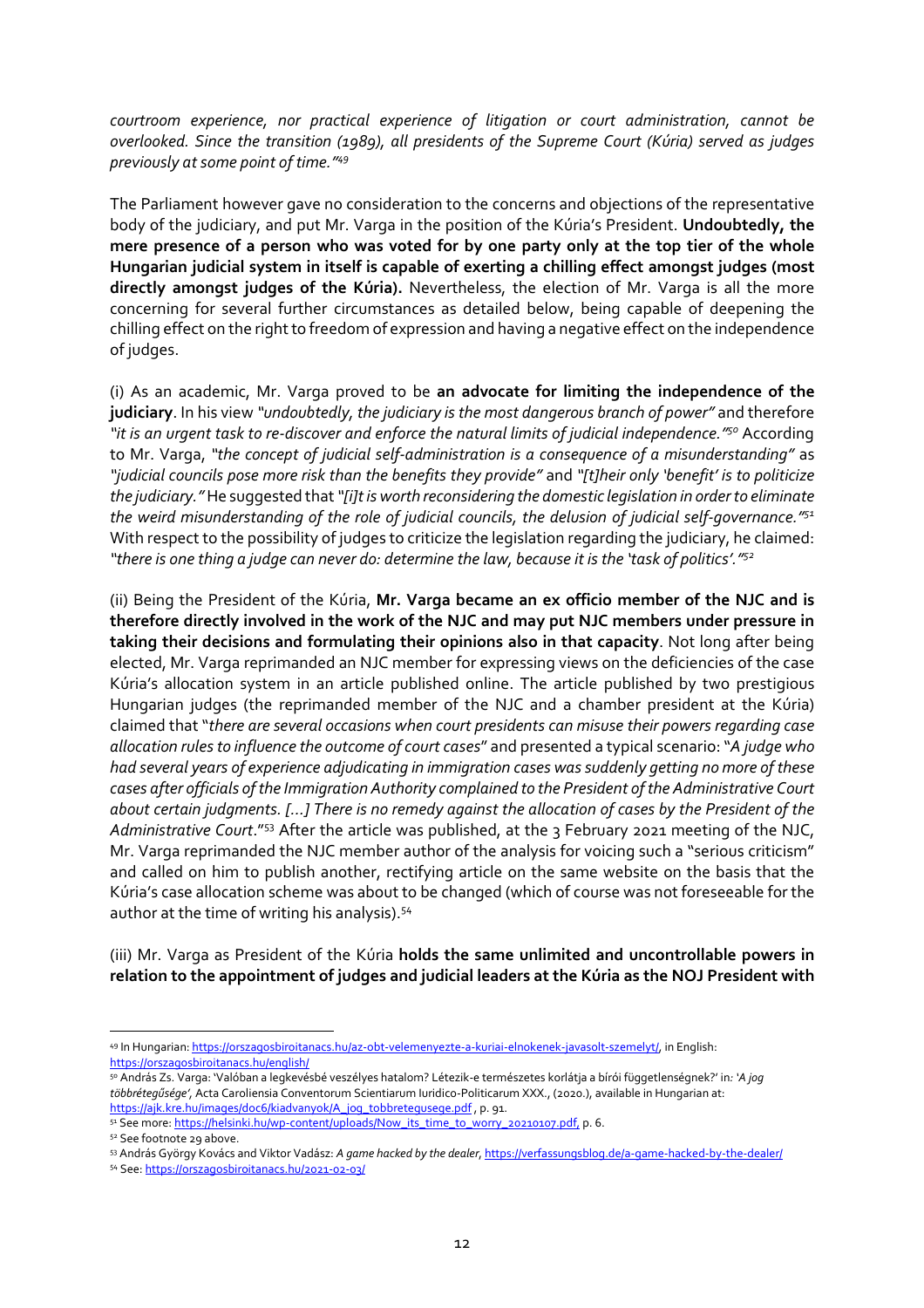regard to the lower courts.<sup>55</sup> He is also entitled to declare any call for application to the Kúria invalid under the same rules as the NOJ President, leaving room for arbitrary application [see above under section 3.2.].

As concluded by the 2021 EC RoL Report *"[t]hese developments confirm the concerns already flagged in the 2020 Rule of Law Report, with an appointment to the top judicial post being decided without involvement of a judicial body, and not in line with European standards. [...] In the light of the administrative powers of the Kúria President and the key role of the Kúria in the justice system, these developments raise serious concerns as regards judicial independence."*<sup>56</sup>

## **4.2. JUDGE FORCED OUT FROM THE JUDICIARY FOR POLITICAL REASONS**

The most recent development capable of producing a general **negative effect beyond the individual instances and of dissuading judges from acting independently in accordance with the laws was the case of a judge who claimed to be pushed out from the judiciary for political reasons**. <sup>57</sup> The case concerned an administrative judge appointed for a definite period of time in accordance with the law that prescribes the first appointment to create a **probatory tenure of three years**. This legal solution was already criticized by the Venice Commission in 2012, warning that: *"This means that a person who is already acting in a judicial function could remain in a precarious situation for up to nine years (six years as court secretary and three years in probationary period). The problem is not so much that the evaluation during the time as court secretary and the probationary period would objectively exert pressure on the person concerned. However, the court secretary or probationary judge will be in a precarious situation for many years and – wishing to please superior judges who evaluate his or her performance – may behave in a different manner from a judge who has permanent tenure ("pre-emptive obedience"). Probationary periods are problematic already as such. The additional time as court secretary further aggravates this problem."<sup>58</sup>*

During her term as probatory judge, Justice Gabriella Szabó turned to the Court of Justice of the European Union (CJEU) to request a preliminary ruling on the asylum rules introduced by the Hungarian government in 2018. Based on her request, the CJEU in March 2020 ruled that the new Hungarian rules were indeed contrary to EU legislation. This ruling made the migration policy of the government legally unsustainable. Not much later, the evaluation process of Justice Szabó became due as prescribed by law, ahead of her appointment for an indefinite period. As a result of the evaluation process, she was disqualified in March 2021, and as a consequence her mandate ended with the lapse of the definite term, before her case initiated at the service court (which has the right to review the disqualification) could be adjudicated. The 2021 EC RoL Report also raises concerns regarding the fact that in such cases "the service court cannot grant interim relief to prevent an interruption of the judicial career during the review of the evaluation."<sup>59</sup>

<sup>55</sup> Exercising his powers to nominate and appoint judicial leaders and justices to the Kúria, Mr. Varga has recommended Mr. Patyi as Vice-President of the Kúria, who was formerly appointed as rector of a university heavily supported by the government and at the same time, fulfilled the position of President of the National Election Office serving with perceived loyalty towards the government (see: https://helsinki.hu/en/yet-another-government-friendly-judicial-leader-at-the-supreme-court-of-hungary/). He also appointed as judge Mr. Hajas, a former state secretary at the Ministry of Justice (see: https://telex.hu/belfold/2021/06/01/hajas-barnabas-biroi-kinevezeskuria-varga-zs-andras).

<sup>&</sup>lt;sup>56</sup> The European Commission's 2021 Rule of Law Report Country Chapter on the rule of law situation in Hungary, https://ec.europa.eu/info/sites/default/files/2021\_rolr\_country\_chapter\_hungary\_en.pdf p. 6.

<sup>57</sup> See: https://euobserver.com/democracy/152349

<sup>58</sup> See: https://www.venice.coe.int/webforms/documents/default.aspx?pdffile=CDL-AD(2012)001-e section 68. <sup>59</sup> The European Commission's 2021 Rule of Law Report Country Chapter on the rule of law situation in Hungary, https://ec.europa.eu/info/sites/default/files/2021\_rolr\_country\_chapter\_hungary\_en.pdf p. 7.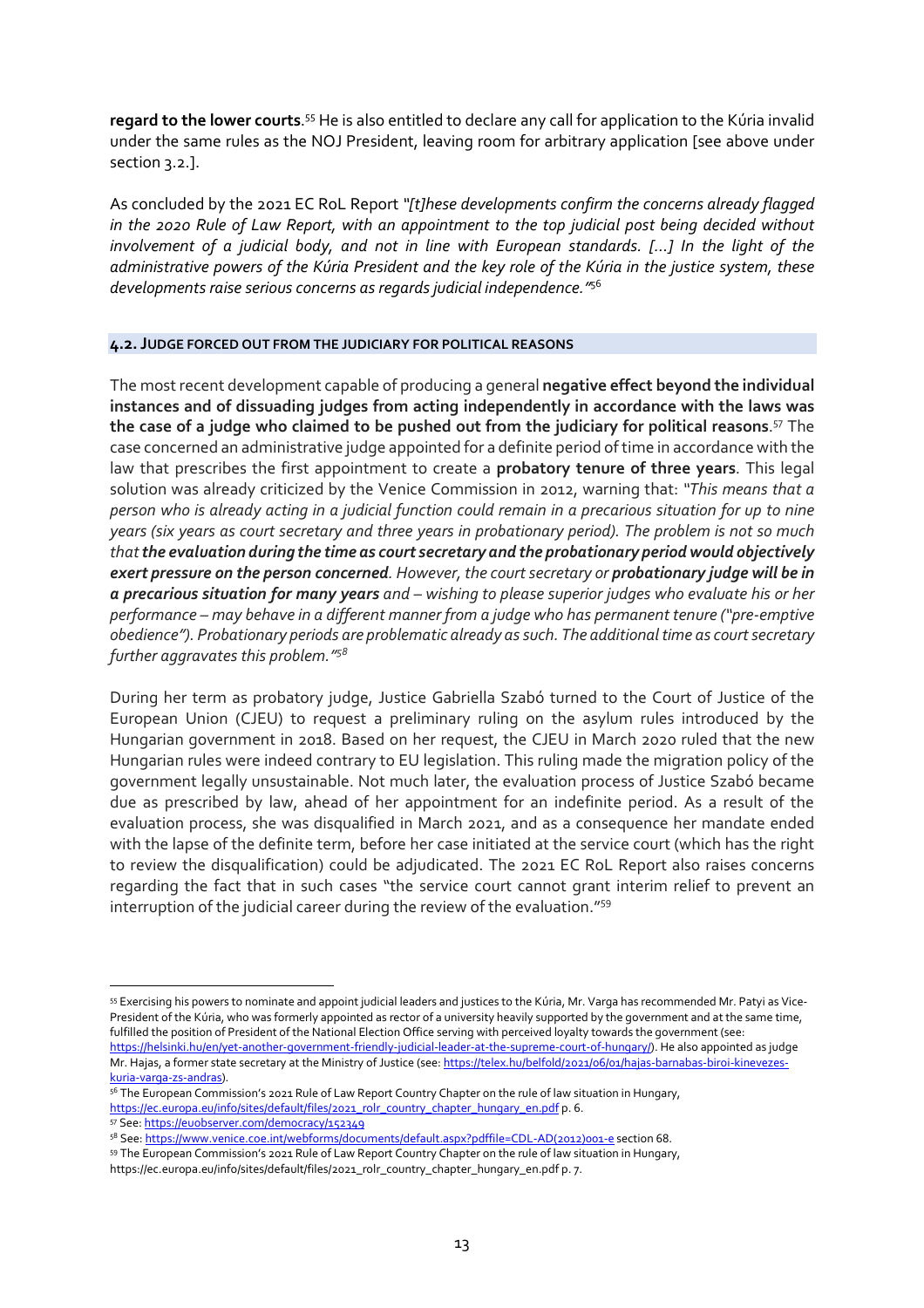According to Justice Szabó, after making a preliminary reference, *"I was immediately subject of harassments and discrimination in Hungary, also within my court."* She also claimed to have received *"a private warning from a former president of the administrative and labour court - where Szabó worked - that with such decisions she 'won't be prolonged for indefinite time'."<sup>60</sup>* In her words: *"It is presumable that the real motivation of my removal from the judiciary can be linked to my previous order for a preliminary reference that interferes [with] the political interests of the Hungarian government. Although my superiors didn't refer to this directly as the main reason of my disqualification, but the general circumstances and certain overlaps clearly show the malicious intentions of the court management."<sup>61</sup>*

This has not been the first time that a Hungarian judge faced negative consequences after submitting a preliminary ruling request. In 2019, a disciplinary proceeding was initiated against Justice Csaba Vasvári after he raised questions regarding compliance with the principle of judicial independence under the Treaty of the European Union, particularly the appointment procedures for court presidents and the remuneration for judges.*<sup>62</sup>* Although the disciplinary proceeding was later dropped, judges believed it was a retaliation for a preliminary ruling request he filed at the Court of Justice of the European Union.<sup>63</sup>

Retaliation, or threats of retaliation against Hungarian judges who use their right to address legal questions for clarification of EU laws with the CJEU sends a message to the other Hungarian judges that it is not worthwhile, or it is even risky to turn to the CJEU if there is a possibility that political expectations conflict with the EU acquis. Such threats can paralyze judges and can further erode the independence of the judiciary.

<sup>&</sup>lt;sup>60</sup> See: Eszter Zalán: Hungarian judge claims she was pushed out for political reasons, available at:

https://euobserver.com/democracy/152349

 $61$  In a similar recent case, with regard to disciplinary proceedings, the ECJ stated that "by allowing the right of courts and tribunals to submit requests for a preliminary ruling to the Court of Justice to be restricted by the possibility of triggering disciplinary proceedings, the Republic of Poland has failed to fulfil its obligations under the second and third paragraphs of Article 267 TFEU" (Judgement of 15 July 2021, C-791/19, EU:C:2021:596, par. 235)

<sup>63</sup> See: https://helsinki.hu/en/the-kuria-cannot-act-as-an-eu-court-because-it-is-not-one/ and DH-DD(2020)686, 29 July 2020, https://helsinki.hu/wp-content/uploads/AIHU\_HHC\_Rule\_9\_Baka\_v\_Hungary\_29072020.pdf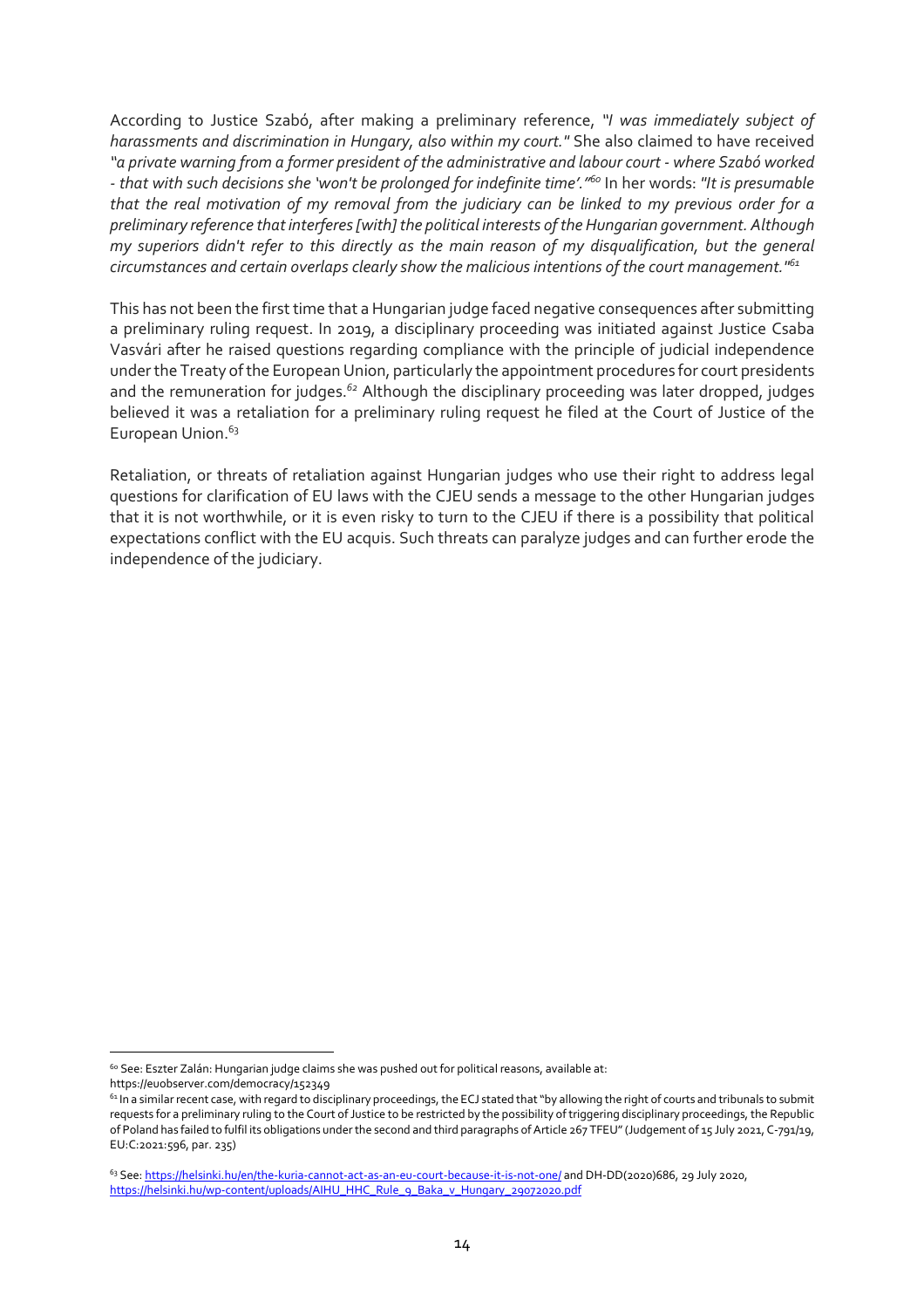#### **RECOMMENDATIONS**

Amnesty International Hungary and the Hungarian Helsinki Committee respectfully recommend the Committee of Ministers to **continue examining under enhanced procedure the execution of the judgment** in the *Baka v. Hungary* case, and to **call on the Government of Hungary to:** 

- **Protect the integrity of the NJC's judge members** by taking effective measures to guarantee that they can exercise their statutory rights and obligations of safeguarding judicial independence through, among others, formulating and disseminating critical opinions on the administration and independence of the judiciary **without any undue interference**. Such measures may include that the NJC be provided legal personality and greater budgetary autonomy in order to effectively carry out its tasks determined by the Fundamental Law of Hungary, or that the NJC have broader powers and tools to take the necessary measures if the NOJ President fails to carry out their statutory obligations and follows an unlawful practice despite the notice made by the NJC about the irregularities;
- $\triangleright$  More effective protection of NJC's judge members should be ensured against intimidation, attacks on their reputation as well as retaliatory administrative and other measures;
- **Amend the legislation providing the NOJ President's with overly broad and excessive powers regarding the appointment of court leaders** in a way that the law prescribes clear criteria for invalidating court leadership applications and requires the consent of the NJC for the invalidation;
- **Provide a thorough** *de iure* **analysis of the Hungarian legislation** identifying provisions capable of exerting a negative influence on judges, taking into account the concerns raised by international stakeholders;
- **Refrain from and condemn any public harassment, intimidation or retaliation against judges**, and communicate clearly that while criticism of jurisprudence as a part of a public debate is necessary in a pluralistic society, personal attacks against judges are unacceptable;
- **Abstain from** any public critique, recommendation, suggestion or solicitation regarding court decisions **that may constitute direct or indirect influence** on pending court proceedings or otherwise undermine the independence of individual judges in their decision-making;
- Amend the law in order to ensure that the **remuneration of judges is based on a general standard and rely on objective and transparent criteria** and **phase out bonuses which include an element of discretion**;
- $\triangleright$  Amend the law<sup>64</sup> to ensure that **if a judicial leader challenges their dismissal** by launching a lawsuit, and if the judge concerned is reinstated, legal guarantees ensure that the **judge may be reinstated to their former leadership position**, for example, by making sure that the position could only be filled temporarily;
- **Address the issue of judicial independence holistically and comprehensively**. <sup>65</sup> In order to address the long-standing structural problems and to ensure the independence of the judiciary, **the laws on the judiciary should be amended to ensure compliance with**

<sup>64</sup> Act CLXII of 2011 on the Legal Status and Remuneration of Judges

<sup>&</sup>lt;sup>65</sup> For a comprehensive list of recommendations in this regard, see: Amnesty International – Hungarian Helsinki Committee, *Recommendations aimed at restoring the independence of the judiciary in Hungary,* December 2019, https://www.helsinki.hu/wpcontent/uploads/Hungary\_rec\_judiciary\_AI-HHC\_01122019.pdf**,** https://www.amnesty.hu/hu/news/2656/recommendations-aimed-atrestoring-the-independence-of-the-judiciary-in-hungary**;** Amnesty International, *Fearing the Unknown – How rising control is undermining judicial independence in Hungary*, 2020, https://www.amnesty.hu/data/file/4871-final\_fearing-the-unknown\_report\_amnestyhungary\_e1.pdf?version=1415642342**,** pp. 10-12.